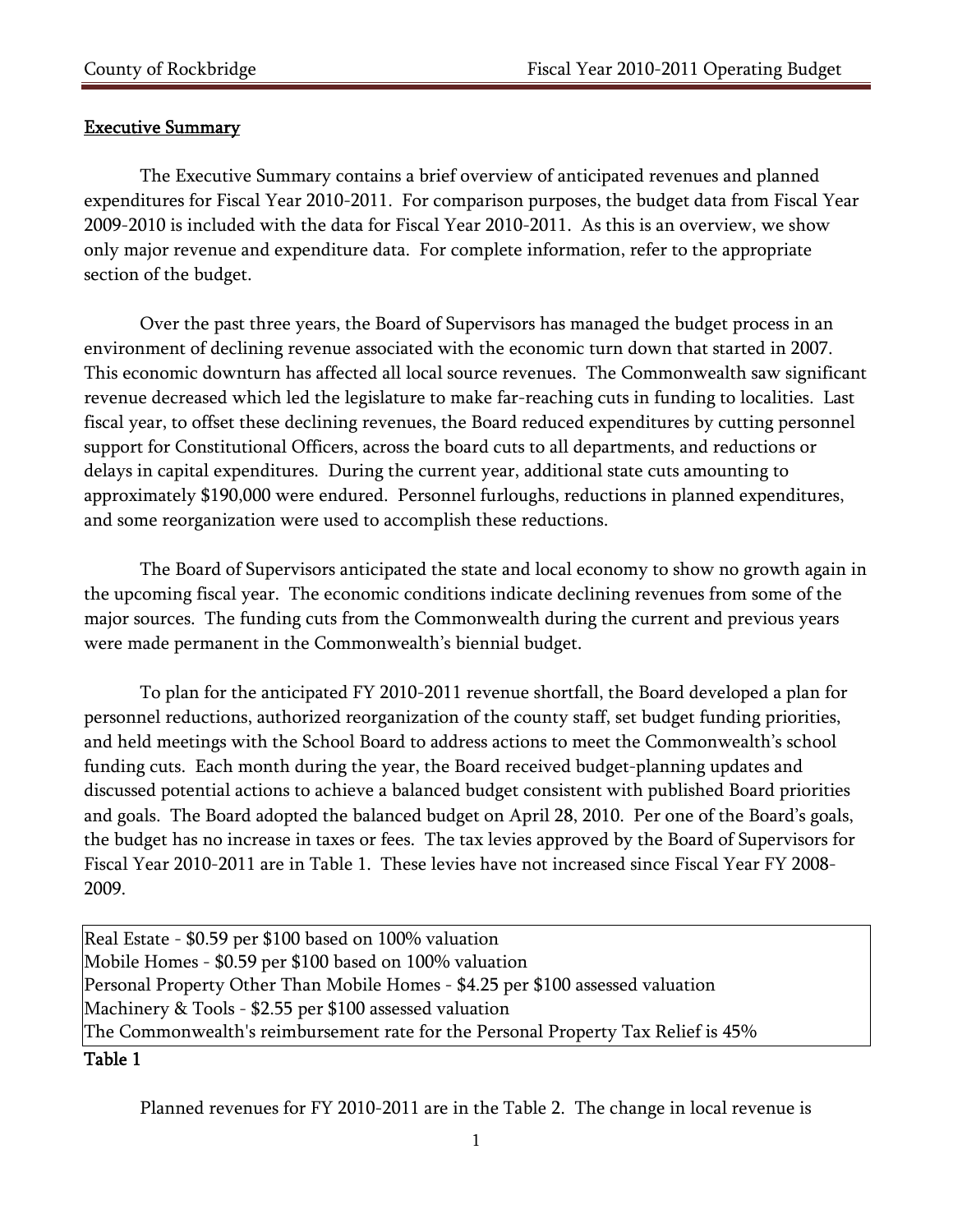| Acct  |                       | <b>Budget</b> | Approp       | Adopted                                   | Amount        | %         |
|-------|-----------------------|---------------|--------------|-------------------------------------------|---------------|-----------|
| Num.  | Description           | FY 0910       | FY 0910      | <b>Budget</b>                             | Changed       | Change    |
|       |                       |               |              |                                           |               |           |
| 10000 | Local Revenue         | \$30,268,375  | \$30,268,375 | \$30,235,133                              | $-$ \$33,242  | $-0.11%$  |
| 20000 | From Commonwealth     | \$4,958,518   | \$4,958,518  | \$4,690,497                               | $-$ \$268,021 | $-5.41%$  |
| 30000 | From Federal          | \$135,000     | \$135,000    | \$117,488                                 | $-$17,512$    | $-12.97%$ |
| 40000 | Other Sources         | \$15,000      | \$15,000     | \$158,238                                 | \$143,238     | 955%      |
| 50000 | Transfers             | \$0           | \$0          | \$148,660                                 | \$148,660     | #DIV/0!   |
|       |                       |               |              |                                           |               |           |
|       | Fund 11 Total Revenue |               |              | $$35,376,893$ $$35,376,893$ $$35,350,016$ | $-$ \$26,877  | 0%        |

associated with reductions in service fees, rents and fees for use of county property, and interest on county held funds. Of the other local revenue sources, some went up some down. For further information on local revenue changes, see the narrative section of the county budget.

## Table 2

 As shown in Table 2, the Commonwealth revenue reductions show the largest losses. This is a revenue loss to the county and does not include the over \_\_\_\_\_\_\_\_\_\_\_\_\_\_ loss of Commonwealth revenue experienced by the School Board. Declining state revenues associated with the three-year economic decline required the state to make major cuts. Reduction of state support for public schools is well known to our citizens. However, funding for Constitutional Officers and their office was also a significant issue for the county. The final loss of state revenue is \$268,021. The federal revenue reductions are related to the federal government's support of the housing assistance office. Revenue from other sources is proceeds of a loan remaining from courthouse construction. These funds are earmarked to offset cost of the real property reassessment in the county. The reassessment is required by state code. The Transfer revenue is funding from the county's unencumbered reserves to balance the budget.

 The Board of Supervisors priorities and goals included reducing expenditures in all areas except public education, fire and rescue, and public library. Numerous cuts in personnel and other funding were made. However, meeting state and federal mandates, contractual obligations, and debt offered some unique challenges. More than \$709,491 is required to meet just three of these obligations. County funding to support the Public Service Authority debt service payments increased by \$311,008. The County share of jail operating cost increased by \$262,783, and the ongoing reassessment cost increased by \$135,700. Through the budget process, the Board was able to develop a budget that meets their stated financial priorities and goals. The adopted budget is \$26,876 smaller than the budget adopted for FY 2009-2010.

The budget process required cuts in personnel, restructure of county offices, delays of capital purchases, project restructure and delays, and cuts in general expenditures. Fire and rescue funding